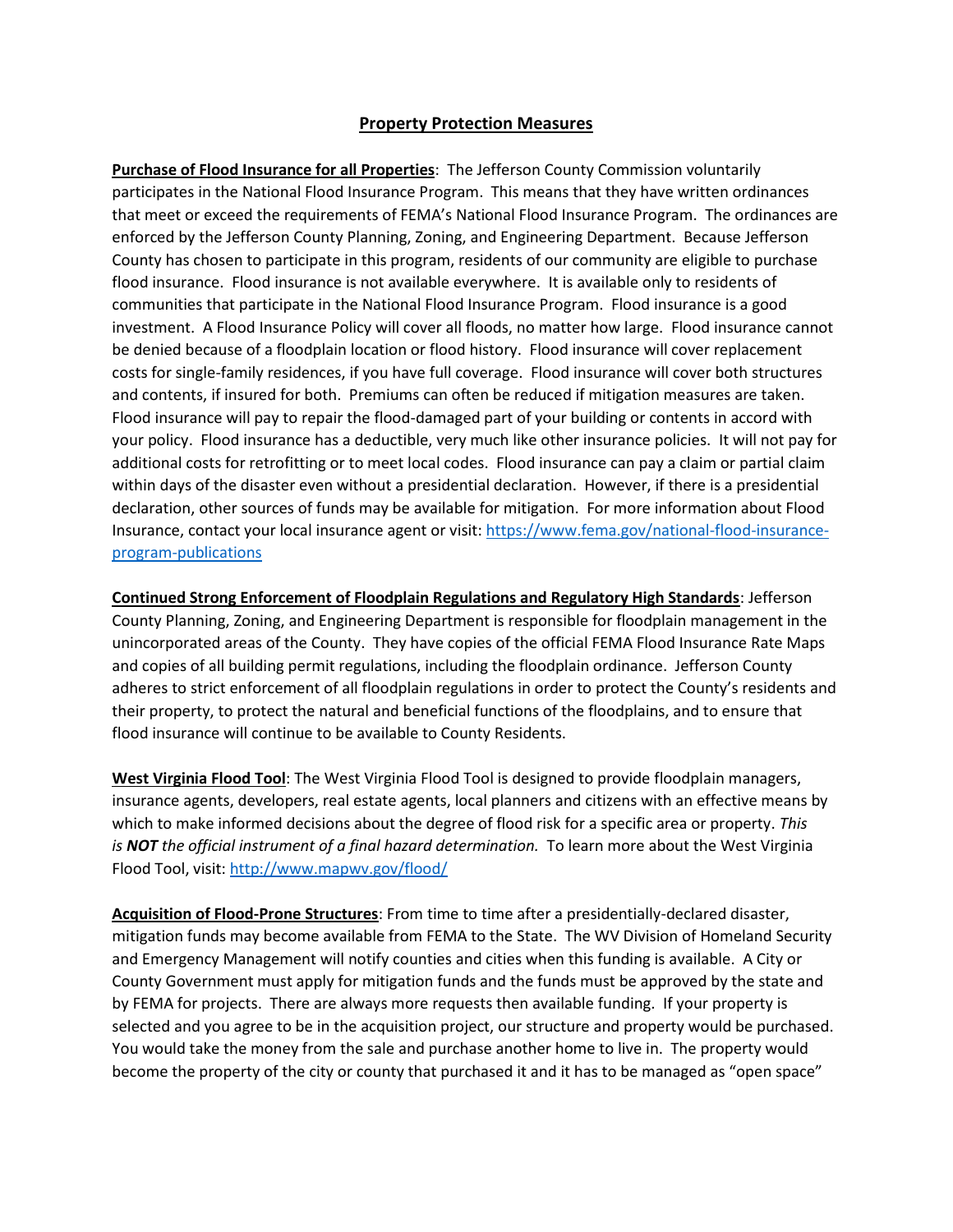forever. Suitable uses for "open-space-management" are parks, garden space, boat ramps and other uses with no permanent structures on the property.

**Elevation of Flood-Prone Structures**: Most types of homes can be elevated above floodwaters, including wood frame, brick, slab-on-grade, crawlspace, or homes with basements. This is an extremely reliable floodproofing method and requires little human intervention to prepare for a flood event. The floor elevation height should be set according to the local floodplain regulations, and well above the 100-year flood elevation. Elevating a home requires use of professional plumbers, electricians, house movers, contractors, and structural engineers to help design your new foundation and to obtain building permits from the Jefferson County Planning, Zoning, and Engineering Department. Because the new foundation will be in floodwaters, it is extremely important that it be structurally deigned to withstand lateral (sideways) forces such as fast-flowing currents and the impact of water-borne debris. The basic steps of the process are:

- Obtain a building permit before starting any work.
- Have appropriate professionals disconnect all utilities.
- Hire a professional house mover to disconnect the house from the existing foundation, jack it up to the new height, and provide a temporary foundation.
- Have the utilities temporarily reconnected so the house is livable while foundation work is done.
- Build a temporary access stair to meet the new height.
- Build a new, permanent foundation.
- Have the house mover lower the house onto the new foundation and connect anchor bolts.
- Have the utilities permanently reconnected.
- Build a new, permanent access stair and landing.

\*This is basic information about elevations. Please be sure to discuss any anticipated elevation project with professions before beginning any work.

**Relocation of Flood-Prone Mobile Homes**: It is possible and sometimes necessary, top move your mobile home to a new location outside the floodplain. Moving your mobile home outside of the floodplain is the surest way to protect it and yourself from flood damage, but it can be costly. You may need to purchase a new lot unless your present lot is large and has a good location on higher ground. Relocations need to be approved by the Jefferson County Planning, Zoning, and Engineering Department. Relocation of a mobile home or house is a complex operation that requires a professional mover. Be certain that they have liability insurance to cover the move.

**Use of Water-Resistant Building Materials**: When building in certain areas of the floodplain or repairing structures that have been flooded, water-resistant building materials are sometimes required by local code and should be used on any structure that has the possibility of getting wet from flooding. Some of the materials are:

- Marine Plywood. Marine plywood is the most water-resistant plywood. It can be used for floor and exterior-wall sheathing. Exterior-grade plywood should not be used for water saturation conditions.
- Greenboard. Manufactures do not consider greenboard (moisture-resistant dry wall) to be a floodproofing material. It can be submerged for several hours without extensive deterioration and it is only slightly more expensive than normal plasterboard.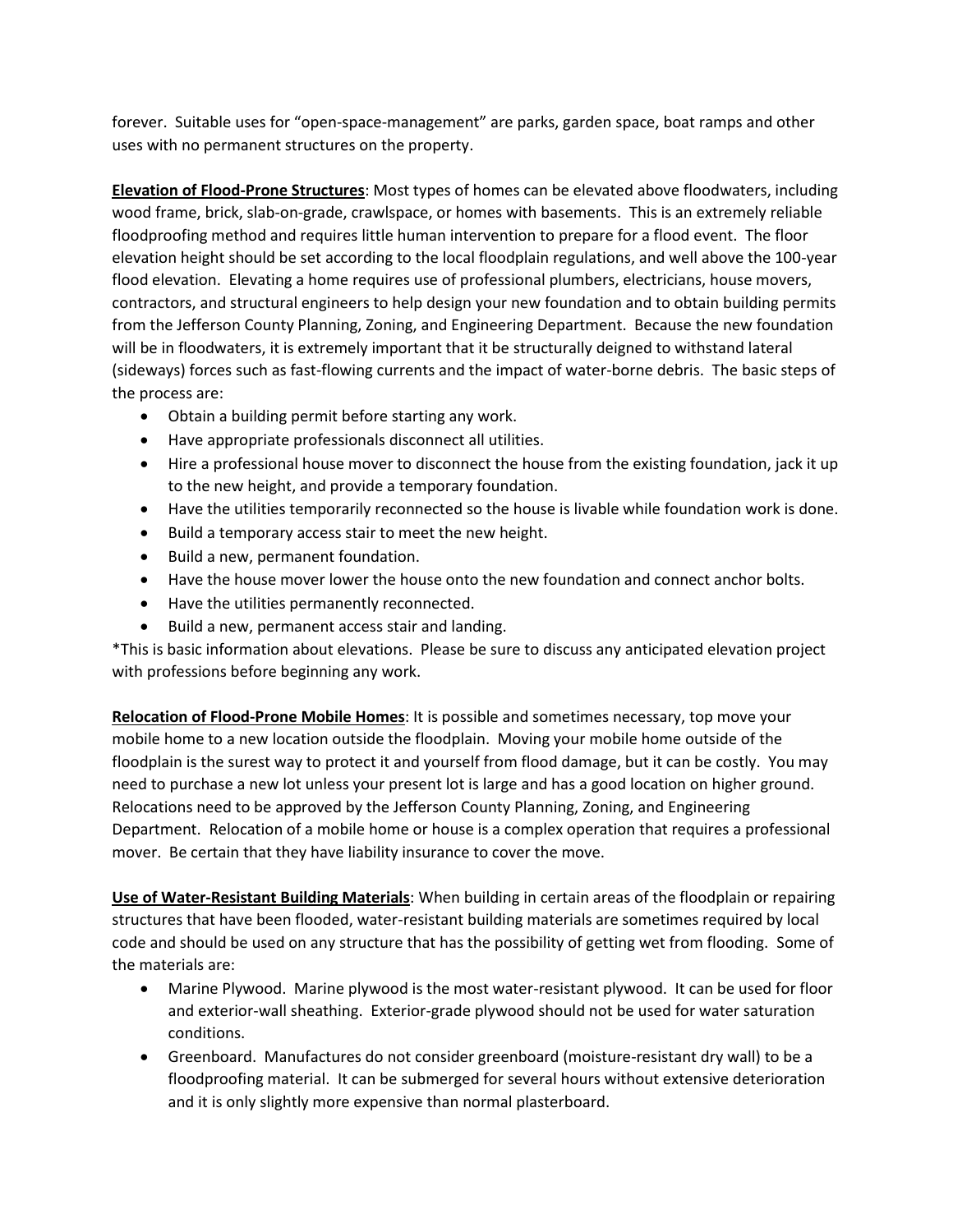- Rigid (closed cell) Insulation. Will not deform or lose its isolative properties when wet. IT can be dried out and reinstalled in wall or floor cavity. Use instead of fiberglass insulation.
- Synthetic Baseboards. Use instead of wood baseboards.
- Galvanized Nails. Will not rust after being saturated with floodwaters. Use at all locations up to three feet above flood-level,
- Metal Doors. Will not warp if saturated. Use at all doors, especially exterior.
- Metal Windows. Will not warp if saturated. Will need cleaning and oiling after a flood.
- Sheet Vinyl Flooring or Tile. Adheres to marine or pressure treated plywood underlayment with waterproof adhesive.
- Indoor and Outdoor Carpet. Use with synthetic carpet pad. Do not permanently fasten down.
- Aluminum Drywall Screws. Will not rust and will allow easy removal and reassembly of interior walls. Use instead of standard drywall nails.
- Brick, Concrete. Not damaged by water saturation, but must be used in conjunction with a waterproof membrane.
- Plastic Wood. Made of recycled plastics in matching shapes of dimensional lumber. Waterproof and dimensionally stable. Use for foundation and wall framing members.
- Pressure-Treated Lumber/Plywood. Relatively stable in water saturation conditions. Will not sustain heavy damage but may warp. Plywood second only to marine plywood in waterresistance.
- Use at all flood-levels. Moisture-resistant material below the 100-year-flood-level.

Again, these are suggestions, please check with local ordinances and your contactor before making any decisions.

**Elevation of Utilities**: The surest way to protect your valuable electrical system is to keep it from getting wet. Be sure all that electrical wiring is done by a licensed electrician and that all local codes are enforced. Move all wiring at least three feet above the 100-year flood level. All outlets, switches, light sockets, and junction boxes, as well as the main breaker or fuse box and electric motors should be out of danger of getting wet. Run wires overhead. If a wire has to run into zones that could get wet, it is best to use a wire rated for underground use. No wire should end in a flood zone and all junctions should be in approved junction boxes. If a wire has to terminate below the 100-year flood level, it should be specially marked in the panel box and turned off at the time of a flood warning. Change all outlets to ground fault interrupters (GFI). Be sure that all electrical wiring is done by a licensed electrician and that all local codes are observed.

**Anchoring Propane or Fuel Tanks**: Unanchored fuel tanks can tip over or float. Escaping fuel may result in spills and fires. To prevent this, anchor your fuel tank. Use non-corrosive metal structural supports and fasteners or pressure treated wood structural supports. The type of anchorage will vary depending on the size of the tank and the structure it is being attached to. Keep the fuel tank topped off to increase the tank's weight and reduce its tendency to float. Check with the manufacture for recommendations on anchoring. Be sure that all work done conforms to state and local building codex. For rented tanks, check with the fuel supplier before making any modifications to the tank.

**Installing Septic Backflow Valves**: The sewage/septic system is designed to remove sewage from a house. If flood water enters the system, the sewage can backup and enter your home. To help prevent